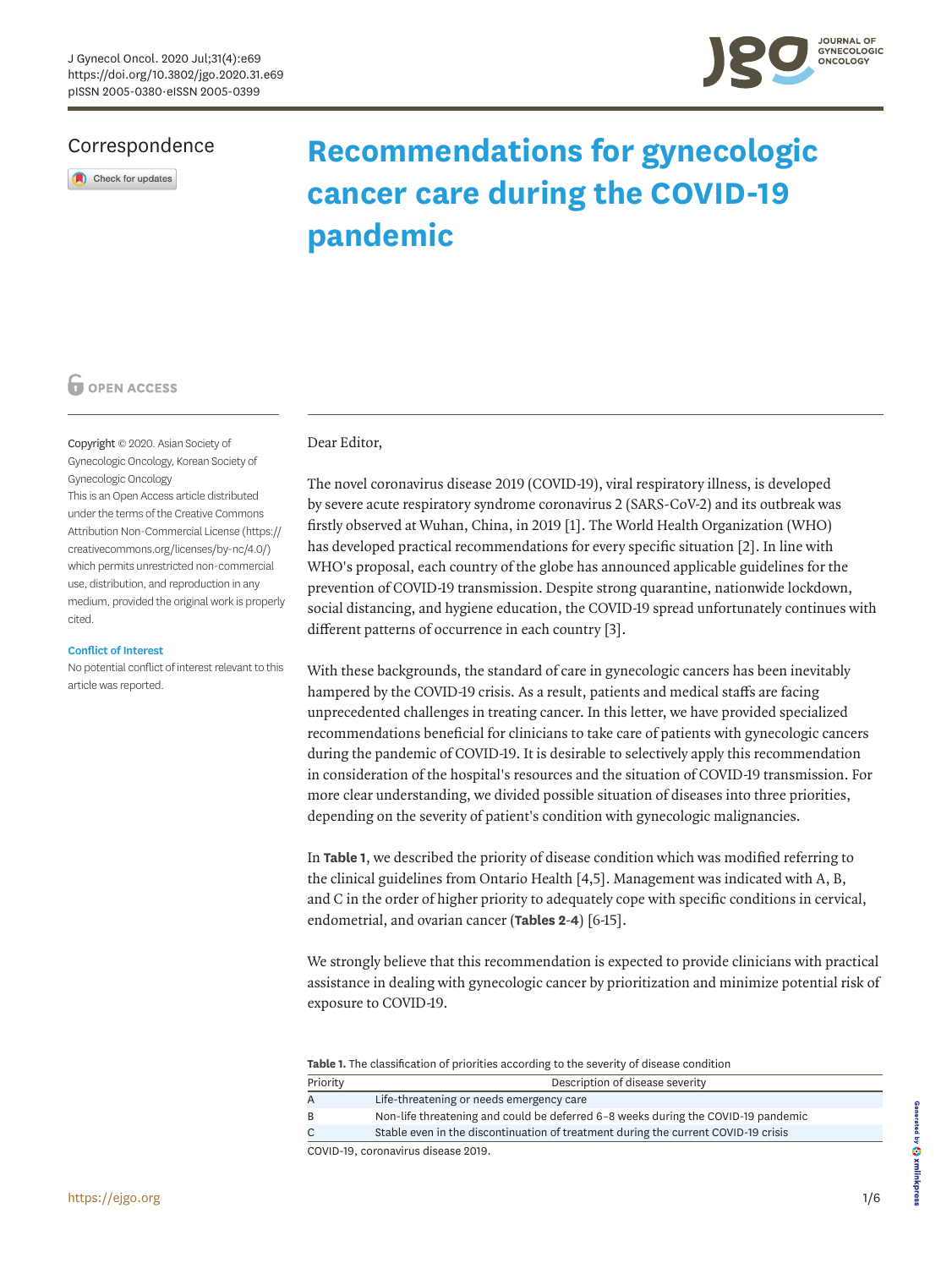

| Priority | Patient's status                                                                            | Management                                                                                                                                                                                                                                                   |
|----------|---------------------------------------------------------------------------------------------|--------------------------------------------------------------------------------------------------------------------------------------------------------------------------------------------------------------------------------------------------------------|
|          | New diagnosis or screening test                                                             |                                                                                                                                                                                                                                                              |
| Α        | Massive and/or persistent bleeding from<br>cervix                                           | Assessment should be performed as soon as possible based on the level of institution resources or<br>regional circumstances of COVID-19                                                                                                                      |
| С        | Routine screening                                                                           | It is preferable to discontinue all routine check-up during COVID-19 pandemic or consider to refer to<br>the accessible local clinic                                                                                                                         |
|          | Abnormal Pap result                                                                         |                                                                                                                                                                                                                                                              |
| B        | Suspected of low-grade cervical disease                                                     | Assessment could be deferred up to 6-12 months                                                                                                                                                                                                               |
| B        | Suspected of high-grade cervical disease<br>without invasive cancer                         | It is appropriate to evaluate lesions within 3 months                                                                                                                                                                                                        |
| В        | Suspected of invasive cervical cancer                                                       | Diagnosis of the lesion could be prioritized within 2 weeks                                                                                                                                                                                                  |
|          | Early-stage cervical cancer                                                                 |                                                                                                                                                                                                                                                              |
| С        | Stage IA1 based on LLETZ pathology                                                          | It might be possible to observe the lesion without further treatment until COVID-19 outbreak wanes                                                                                                                                                           |
| B        | Stage IA2 based on LLETZ pathology                                                          | It could be postponed to perform further treatment up to 6-8 weeks                                                                                                                                                                                           |
| B        | Stage IB1, IB2, and IIA1                                                                    | Radical hysterectomy can be postponed up to 6-8 weeks and can be replaced by alternatives such<br>as trachelectomy, neoadjuvant chemotherapy, or radiation therapy in consideration of fertility<br>preservation, operation morbidity, and patient condition |
| С        | Postoperative status - low risk of recurrence                                               | Adjuvant therapy might be discontinued during the crisis of COVID-19                                                                                                                                                                                         |
| B        | Postoperative status - intermediate risk of<br>recurrence                                   | (CC)RT can be deferred up to 8 weeks after surgery in consideration of risk of Sedlis criteria                                                                                                                                                               |
| В        | Postoperative status - high risk of<br>recurrence                                           | It is preferable to perform CCRT on schedule                                                                                                                                                                                                                 |
| В        | Stage IB3, and IIA2                                                                         | It is appropriate to perform EBRT using hypofractionation to reduce the number of visit to clinic.<br>Radical hysterectomy can be chosen on the decision of physician.                                                                                       |
| В        | Locally advanced cervical cancer (IIB-IVA)                                                  | CCRT is recommended on schedule, and could consider hypofractionation to reduce the number of<br>visit to clinic. Brachytherapy should be done on time unless there is COVID-19 symptom.                                                                     |
| В        | Stage IVB cervical cancer                                                                   | It is preferable to perform chemotherapy consisting of cisplatin and paclitaxel, $(+/-)$ bevacizumab<br>on schedule.                                                                                                                                         |
|          | Recurrent cervical cancer                                                                   |                                                                                                                                                                                                                                                              |
| B        | Cervical stump recurrence                                                                   | Surgical resection or radiation therapy can be considered according to the level of institutional<br>resources on schedule                                                                                                                                   |
| B        | Vaginal recurrence with bleeding                                                            | It is recommended to perform brachytherapy or EBRT on schedule                                                                                                                                                                                               |
| B        | Local recurrence within pelvis                                                              | (CC)RT is recommended on schedule, and could consider hypofractionation to reduce the number<br>of visit to clinic. Brachytherapy should be done on time unless there is COVID-19 symptom.                                                                   |
| В        | Distant recurrence - chest only                                                             | Chemotherapy is recommended on schedule, but it can be deferred for several week in case of no<br>adverse effect caused by the delay of treatment                                                                                                            |
| B        | Distant multiple recurrence                                                                 | Chemotherapy is recommended on schedule, but it can be deferred for several week in case of no<br>adverse effect caused by the delay of treatment                                                                                                            |
| B        | Pelvic side wall recurrence                                                                 | Ultra-radical surgery or radiation could be recommended according to the level of institution<br>resources                                                                                                                                                   |
|          | Follow-up                                                                                   |                                                                                                                                                                                                                                                              |
| C        | Follow-up after curative operation                                                          | Surveillance can be deferred based on the level of risk for recurrence                                                                                                                                                                                       |
| C        | Follow-up after curative radiation                                                          | Surveillance can be deferred based on the level of risk for recurrence                                                                                                                                                                                       |
|          | Special situation                                                                           |                                                                                                                                                                                                                                                              |
| В        | Occult cervical cancer after simple<br>hysterectomy                                         | The treatment can be chosen among observation, surgery, or radiation after pathologic review. It<br>can be deferred for several week in case of no adverse effect caused by delay of treatment                                                               |
| С        | Condition requiring palliative treatment                                                    | The treatment can be postponed after consultation with multidisciplinary team                                                                                                                                                                                |
| Α        | Serious toxicity (i.e. fever, pain, dyspnea,<br>bowel perforation, and unstable vital sign) | Immediate management of toxicity should be required as soon as possible even in the<br>circumstances of COVID-19 pandemic                                                                                                                                    |
| B        | Neutropenia                                                                                 | Administration of hematologic growth factor is recommended as quickly as possible                                                                                                                                                                            |

<span id="page-1-0"></span>**Table 2.** Recommendations for cervical cancer care during the COVID-19 pandemic

COVID-19, coronavirus disease 2019; CCRT, concurrent chemo-radiation treatment; EBRT, external beam radiation therapy; LLETZ, large loop excision of the transformation zone.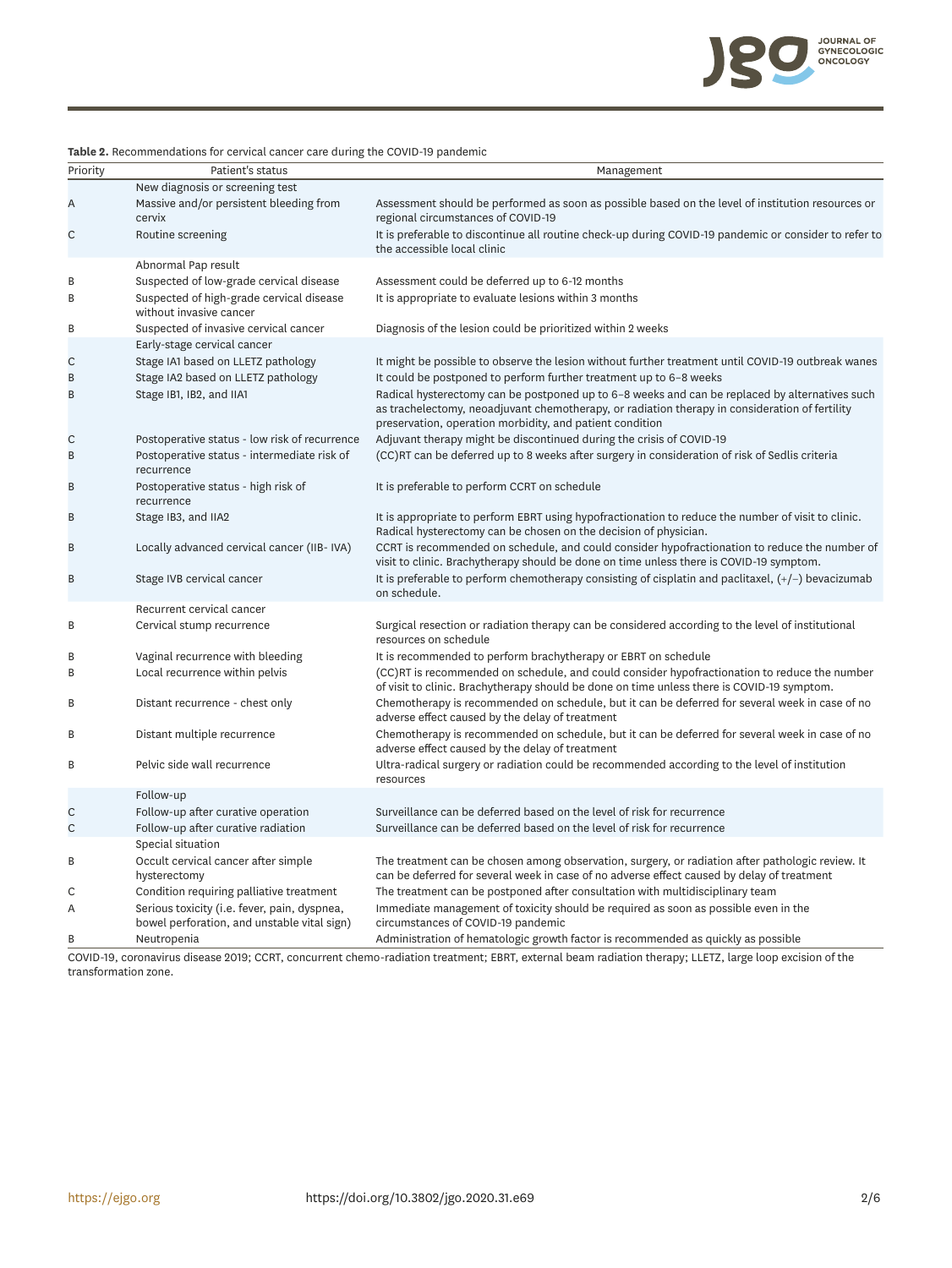

**Table 3.** Recommendations for endometrial cancer care during the COVID-19 pandemic

| Priority | Patient's status                                               | Management                                                                                                                                                                                            |
|----------|----------------------------------------------------------------|-------------------------------------------------------------------------------------------------------------------------------------------------------------------------------------------------------|
|          | Diagnostic approach                                            |                                                                                                                                                                                                       |
| A        | Vaginal bleeding, suspicious uterine<br>pathology              | In case of clinically significant AUB, office-based endometrial biopsy should be performed in outpatient<br>setting based on the level of institution resources or regional circumstances of COVID-19 |
|          | Premalignant disease                                           |                                                                                                                                                                                                       |
| B        | EIN, wants preserving fertility                                | Start conservative treatment such as oral progestin and LNG-IUD                                                                                                                                       |
| B        | EIN, not wants preserving fertility                            | Simple hysterectomy might be postponed up to 8 weeks.                                                                                                                                                 |
|          |                                                                | Conservative treatment such as oral progestin and LNG-IUD can be applied alternatively until the<br>pandemic is over.                                                                                 |
|          | Surgical staging                                               | MIS approach with SLN mapping is recommended because it confers fast recovery and less<br>complication, and accurate nodal staging                                                                    |
| Α        | Surgical staging in patients with active<br>bleeding           | Staging operation with hysterectomy should be performed as soon as possible.                                                                                                                          |
| B        | Surgical staging in patients without<br>active bleeding        | Staging operation can be delayed up to 8 weeks.                                                                                                                                                       |
| B        | Clinical stage IA, grade I                                     | Conservative treatment such as oral progestin and LNG-IUD can be applied alternatively until the<br>pandemic is over.                                                                                 |
|          | Adjuvant treatment                                             | Adjuvant treatment can be deferred up to 9 weeks after surgery.                                                                                                                                       |
| C        | Surgical stage I, II with low risk factor                      | Adjuvant therapy might be discontinued during the crisis of COVID-19                                                                                                                                  |
| B        | Surgical stage I, II with intermediate to<br>high risk factors | Brachytherapy is preferred considering fewer visit and less complication risk                                                                                                                         |
| B        | Surgical stage III                                             | Depending on the discretion of the physician, adjuvant chemotherapy or radiotherapy is considered.                                                                                                    |
|          |                                                                | Use chemotherapy regimens that will avoid frequent patient visits (e.g. paclitaxel + carboplatin).<br>In case of pelvic RT, consider hypofractionation to reduce the number of visit to clinic.       |
| B        | Surgical stage IVA                                             | Depending on the discretion of the physician, adjuvant chemotherapy or radiotherapy is considered.                                                                                                    |
|          |                                                                | Use chemotherapy regimens that will avoid frequent patient visits (e.g. paclitaxel + carboplatin).                                                                                                    |
|          |                                                                | In case of pelvic RT, consider hypofractionation to reduce the number of visit to clinic.                                                                                                             |
|          | Inoperable condition                                           |                                                                                                                                                                                                       |
| $\sf B$  | Inoperable clinical stage III                                  | Chemotherapy is recommended on schedule.                                                                                                                                                              |
|          |                                                                | Use chemotherapy regimens that will avoid frequent patient visits (e.g. paclitaxel $+$ carboplatin)                                                                                                   |
| B        | Inoperable clinical stage IV                                   | Chemotherapy is recommended on schedule.                                                                                                                                                              |
| B        | Stage IVB                                                      | Use chemotherapy regimens that will avoid frequent patient visits (e.g. paclitaxel $+$ carboplatin)<br>Chemotherapy is recommended on schedule.                                                       |
|          |                                                                | Use chemotherapy regimens that will avoid frequent patient visits (e.g. paclitaxel + carboplatin)                                                                                                     |
|          | Follow-up                                                      | Routine imaging study is not recommended until the pandemic is over                                                                                                                                   |
| С        | Follow-up after primary treatment                              | Surveillance can be deferred based on the level of risk for recurrence                                                                                                                                |
|          | Recurrent disease                                              | Choice of therapy should minimize exposure to other contacts, risk from therapy, and prognosis.                                                                                                       |
| B        | Isolated vaginal recurrence                                    | Brachytherapy is recommended on schedule, but it can be deferred for several week in case of no<br>adverse effect caused by delay of treatment                                                        |
| B        | Pelvic recurrence                                              | RT is recommended on schedule, and consider hypofractionation to reduce the number of visit to clinic.                                                                                                |
| B        | Distant recurrence with symptom                                | Chemotherapy is recommended on schedule.                                                                                                                                                              |
|          |                                                                | Use chemotherapy regimens that will avoid frequent patient visits                                                                                                                                     |
| C        | Distant recurrence without symptom                             | Consider hormonal treatment                                                                                                                                                                           |
| B        | Second or more line chemotherapy                               | Use chemotherapy regimens that will avoid frequent patient visits<br>Consider hormonal treatment                                                                                                      |
|          | after recurrence                                               | Use chemotherapy regimens that will avoid frequent patient visits                                                                                                                                     |

COVID-19, coronavirus disease 2019; AUB, abnormal uterine bleeding; EIN, endometrial intraepithelial neoplasia; LNG-IUD, levonorgestrel intrauterine device; MIS, minimally invasive surgery; RT, radiotherapy; SLN, sentinel lymph node.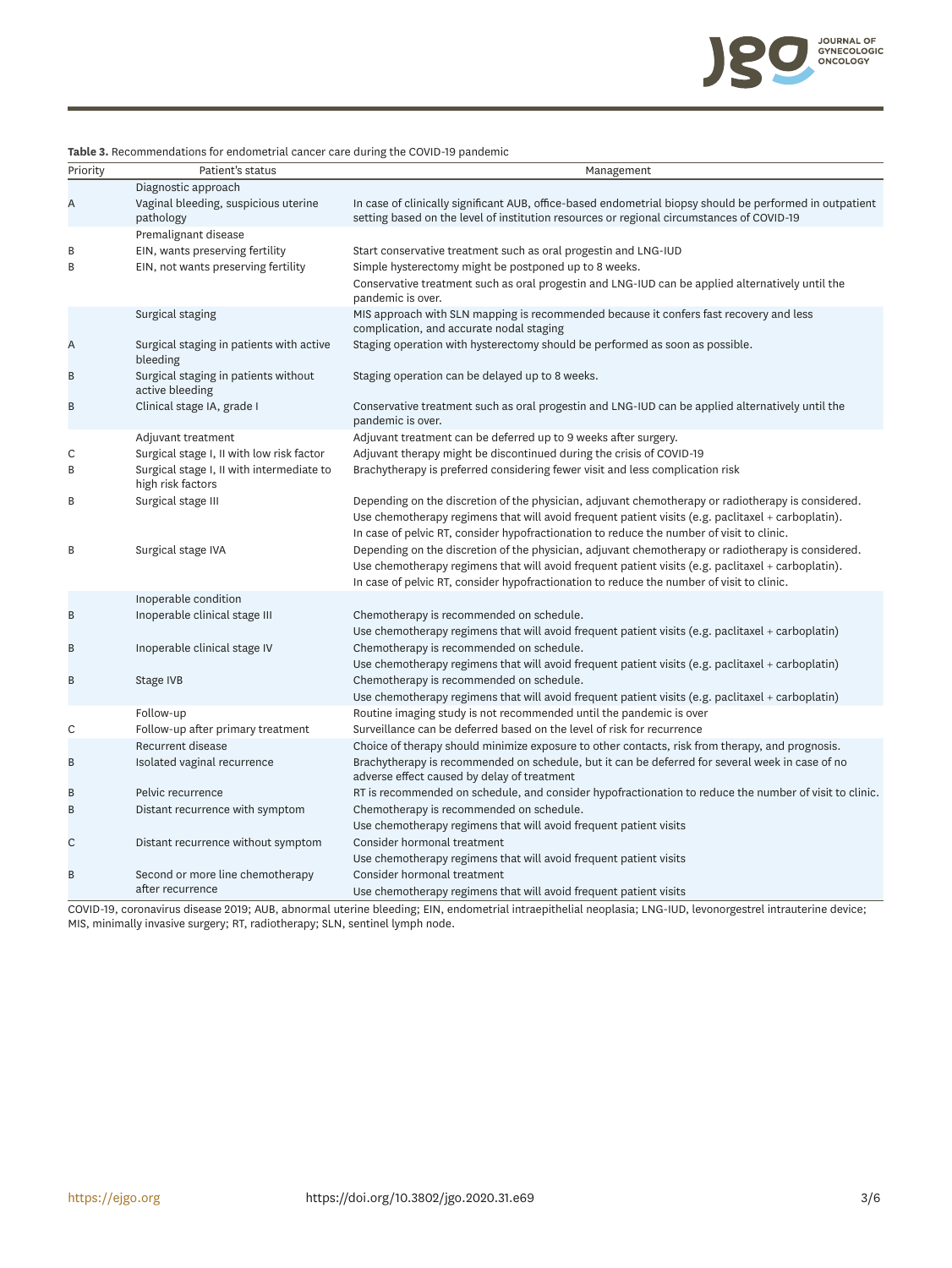

| Priority | Patient's status                                                                                                       | Management                                                                                                                                                                                                                                                                                                                                          |
|----------|------------------------------------------------------------------------------------------------------------------------|-----------------------------------------------------------------------------------------------------------------------------------------------------------------------------------------------------------------------------------------------------------------------------------------------------------------------------------------------------|
|          | Newly diagnosed ovarian cancer                                                                                         |                                                                                                                                                                                                                                                                                                                                                     |
| Α        | Suspected ovarian cancer with symptoms<br>indicating bowel obstruction/perforation,<br>massive ascites, or peritonitis | Assessment should be performed as soon as possible.                                                                                                                                                                                                                                                                                                 |
| В        | Suspected ovarian cancer with no symptom and<br>looks confined to pelvis                                               | For presumed early stage ovarian cancer according to salpingo-oophorectomy, restaging surgery<br>can be deferred from 6-8 weeks.                                                                                                                                                                                                                    |
| B        | Suspected ovarian cancer with no symptom and<br>looks spread beyond pelvis                                             | Delaying interval debulking surgery beyond 3-4 cycles of neoadjuvant chemotherapy should be<br>considered.<br>Choose regimens scheduled with the fewest infusion visits.<br>Consider lower dosing intensity and less myelosuppressive regimens to reduce neutropenia.<br>Avoid the prescription of dose-dense, intraperitoneal, and HIPEC regimens. |
| B        | After 3 cycles neoadjuvant chemotherapy in<br>suspected advanced stage ovarian cancer                                  | Consider extending the chemotherapy plan to 6 cycles before the interval cytoreductive surgery in<br>women who have already started neoadjuvant chemotherapy.                                                                                                                                                                                       |
| Α        | Suspected postoperative complications (e.g.<br>anastomotic leak)                                                       | Assessment should be performed as soon as possible.                                                                                                                                                                                                                                                                                                 |
| B        | Incidentally found ovarian cancer                                                                                      | For presumed early stage ovarian cancer according to salpingo-oophorectomy, restaging surgery<br>can be deferred from 6-8 weeks.<br>If residual suspected, reoperation should be performed.                                                                                                                                                         |
|          | Early stage (I-IIA) ovarian cancer requiring<br>postoperative adjuvant chemotherapy                                    |                                                                                                                                                                                                                                                                                                                                                     |
| Α        | High-grade serous/endometrioid                                                                                         | Adjuvant chemotherapy should be performed as soon as possible.                                                                                                                                                                                                                                                                                      |
| B        | Non-high-grade serous/endometrioid                                                                                     | Adjuvant chemotherapy can be an option, but should be considered less essential and discussed<br>with the patient about minimizing the infusion visits.                                                                                                                                                                                             |
|          | Adjuvant chemotherapy in advanced stage<br>ovarian cancer                                                              |                                                                                                                                                                                                                                                                                                                                                     |
| Α        | High-grade serous/endometrioid                                                                                         | Adjuvant chemotherapy should be performed as soon as possible.                                                                                                                                                                                                                                                                                      |
| Α        | High-grade serous with BRCA mutation                                                                                   | In patients who have a BRCA mutation and are PARP naïve, consider rucaparib monotherapy in<br>situations where platinum therapy cannot be given.                                                                                                                                                                                                    |
| В        | Clear cell or mucinous tumor                                                                                           | Adjuvant chemotherapy can be an option, but should be considered less essential and discussed<br>with the patient about minimizing the infusion visits.                                                                                                                                                                                             |
| С        | Low-grade serous tumor                                                                                                 | Consider deferring the adjuvant therapy as possible.                                                                                                                                                                                                                                                                                                |
| С        | After upfront adjuvant chemotherapy                                                                                    | Consider deferring the maintenance chemotherapy as possible.<br>If utilizing PARPi maintenance therapy, consider the risk of the immunosuppression and exposure<br>to COVID-19 during infusion.                                                                                                                                                     |
|          | Follow-up visit                                                                                                        | Routine surveillance of asymptomatic patients should be postponed as possible.<br>Utilize telemedicine and reduce the frequency of in-person evaluation.                                                                                                                                                                                            |
| С        | Patients with PARPi maintenance                                                                                        | Most can be managed through telemedicine with scheduled blood tests and imaging done close<br>to home.                                                                                                                                                                                                                                              |
| С        | Patients with bevacizumab maintenance                                                                                  | If facilities exist to continue, supervision can be performed by telemedicine, ensuring BP and<br>urinalysis are monitored.                                                                                                                                                                                                                         |
|          | Recurrent disease                                                                                                      | Choice of therapy should minimize exposure to other contacts, risk from therapy, and prognosis.                                                                                                                                                                                                                                                     |
| В        | Symptomatic platinum-sensitive recurrent<br>disease                                                                    | Adjuvant chemotherapy can be an option, but should be considered less essential and discussed<br>with the patient about minimizing the infusion visits.                                                                                                                                                                                             |
| С        | Symptomatic platinum-resistant recurrent<br>disease                                                                    | Non platinum-based regimen are low priority and should be used after careful review of the risk/<br>benefit.                                                                                                                                                                                                                                        |
| С        | Symptomatic slowly growing recurrent disease                                                                           | Decision should be based on clinical judgement.                                                                                                                                                                                                                                                                                                     |
| C        | Asymptomatic recurrent disease<br>Special situation                                                                    | Decision should be based on clinical judgement.                                                                                                                                                                                                                                                                                                     |
| С        | Risk-reducing salpingo-oophorectomy for<br>genetic predisposition to gynecological cancer                              | Consider deferring the surgery as possible.                                                                                                                                                                                                                                                                                                         |

<span id="page-3-0"></span>**Table 4.** Recommendations for epithelial ovarian cancer care during the COVID-19 pandemic

COVID-19, coronavirus disease 2019; BRCA, breast cancer gene; BP, blood pressure; HIPEC, hyperthermic intraperitoneal chemotherapy; PARPi, poly ADP ribose polymerase inhibitor.

## Sung-Jong Lee [\(https://orcid.org/0000-0002-6077-2649](https://orcid.org/0000-0002-6077-2649))

Department of Obstetrics and Gynecology, Seoul St. Mary's Hospital, The Catholic University of Korea, Seoul, Korea.

Taehun Kim (<https://orcid.org/0000-0003-3198-0788>)

Department of Obstetrics and Gynecology, Seoul Metropolitan Government-Seoul National University Boramae Medical Center, Seoul, Korea.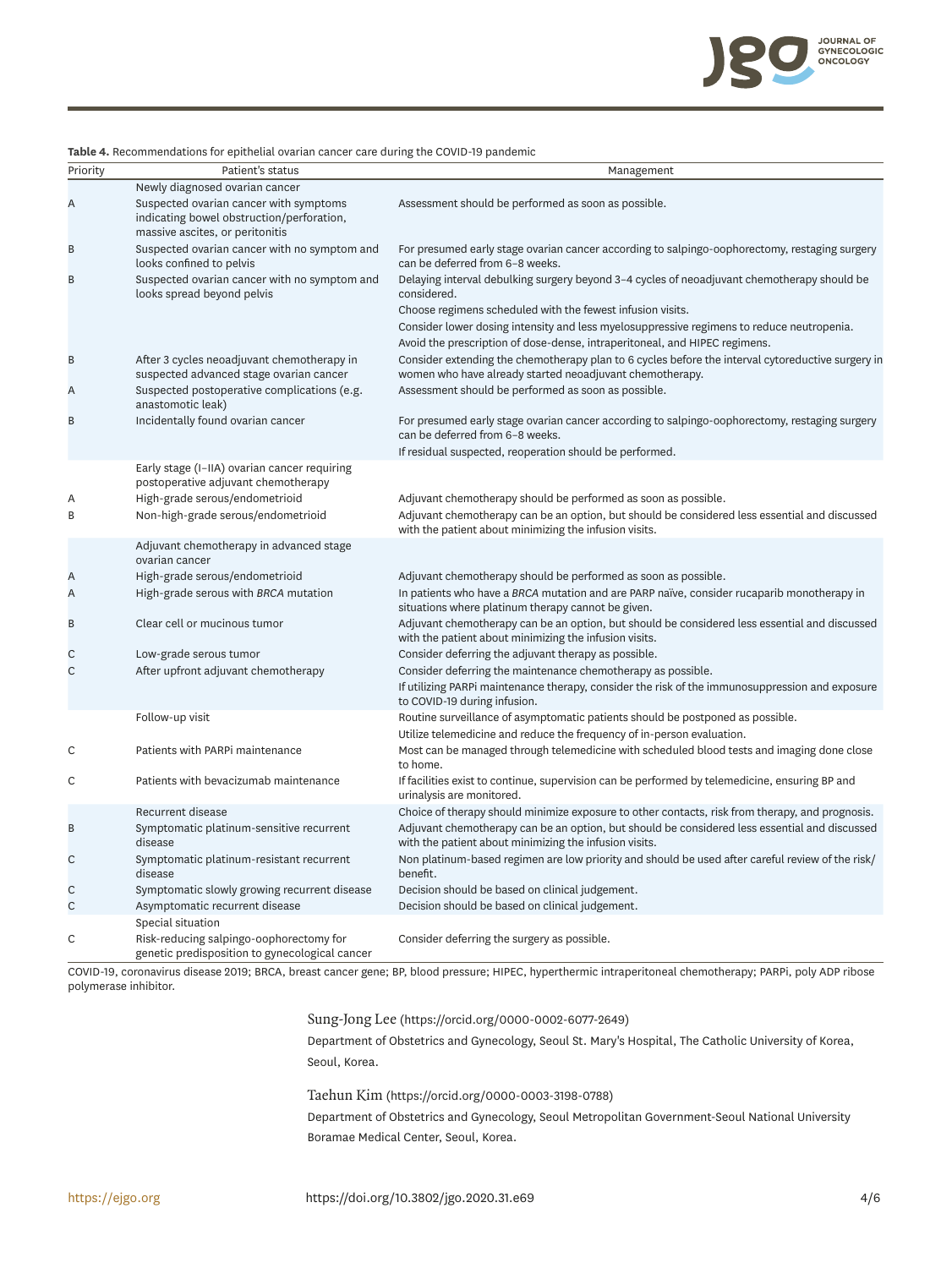

Miseon Kim ([https://orcid.org/0000-0002-5118-9275\)](https://orcid.org/0000-0002-5118-9275) Department of Obstetrics and Gynecology, CHA Gangnam Medical Center, CHA University School of Medicine, Seoul, Korea.

Dong Hoon Suh (<https://orcid.org/0000-0002-4312-966X>) Department of Obstetrics and Gynecology, Seoul National University Bundang Hospital, Seongnam, Korea.

Jeong-Yeol Park [\(https://orcid.org/0000-0003-2475-7123](https://orcid.org/0000-0003-2475-7123)) Department of Obstetrics and Gynecology, University of Ulsan College of Medicine, Asan Medical Center, Seoul, Korea.

Myong-Cheol Lim [\(https://orcid.org/0000-0001-8964-7158](https://orcid.org/0000-0001-8964-7158)) Division of Tumor Immunology, Research Institute, and Center for Gynecologic Cancer & Center for Clinical Trial, Hospital, and Department of Cancer Control & Population Health, GSCSP, National Cancer Center, Goyang, Korea.

Jung Yun Lee [\(https://orcid.org/0000-0001-7948-1350\)](https://orcid.org/0000-0001-7948-1350) Department of Obstetrics and Gynecology, Institute of Women's Life Medical Science, Yonsei University College of Medicine, Seoul, Korea.

Jae-Weon Kim [\(https://orcid.org/0000-0003-1835-9436\)](https://orcid.org/0000-0003-1835-9436) Department of Obstetrics and Gynecology, Seoul National University College of Medicine, Seoul, Korea.

Yong-Bae Kim (<https://orcid.org/0000-0001-7573-6862>) Department of Radiation Oncology, Yonsei Cancer Center, Yonsei University College of Medicine, Seoul, Korea.

Keun-Yong Eom [\(https://orcid.org/0000-0003-3650-1133\)](https://orcid.org/0000-0003-3650-1133) Department of Radiation Oncology, Seoul National University Bundang Hospital, Seongnam, Korea.

Seung Cheol Kim (<http://orcid.org/0000-0002-5000-9914>) Division of Gynecologic Oncology, Department of Obstetrics and Gynecology, Ewha Womans University School of Medicine, Seoul, Korea. onco@ewha.ac.kr

# **REFERENCES**

- <span id="page-4-0"></span>[1.](#page-0-1) Guan WJ, Ni ZY, Hu Y, Liang WH, Ou CQ, He JX, et al. Clinical characteristics of coronavirus disease 2019 in China. N Engl J Med 2020;382:1708-20. **[PUBMED](http://www.ncbi.nlm.nih.gov/pubmed/32109013) | [CROSSREF](https://doi.org/10.1056/NEJMoa2002032)**
- <span id="page-4-1"></span>[2.](#page-0-2) World Health Organization. Coronavirus disease (COVID-19) pandemic [Internet]. Geneva: World Health Organization; c2020 [cited 2020 Apr 20]. Available from: https://www.who.int/emergencies/diseases/ novel-coronavirus-2019.
- <span id="page-4-2"></span>[3.](#page-0-3) Johns Hopkins University. COVID-19 dashboard by the center for systems science and engineering at Johns Hopkins University [Internet]. Baltimore, MD: Johns Hopkins University; c2020 [cited 2020 Apr 20]. Available from: https://coronavirus.jhu.edu/map.html.
- <span id="page-4-3"></span>[4.](#page-0-4) The COVID-19 Pandemic Breast Cancer Consortium. Recommendations for prioritization, treatment and triage of breast cancer patients during the COVID-19 pandemic: executive summary [Internet]. Chicago, IL: American College of Surgeons; 2020 Mar 25 [cited 2020 Apr 20]. Available from: https://www.facs. org/quality-programs/cancer/executive-summary.
- <span id="page-4-4"></span>[5.](#page-0-4) Ontario Health (Cancer Care Ontario). Pandemic planning clinical guideline for patients with cancer [Internet]. Toronto: Ontario Health; 2020 Mar 10 [cited 2020 Apr 23]. Available from: https://www. accc-cancer.org/docs/documents/cancer-program-fundamentals/oh-cco-pandemic-planning-clinicalguideline\_final\_2020-03-10.pdf.
- <span id="page-4-5"></span>[6.](#page-0-5) National Comprehensive Cancer Network. COVID-19 resources [Internet]. Plymouth Meeting, PA: National Comprehensive Cancer Network; c2020 [cited 2020 Apr 20]. Available from: https://www.nccn.org/covid-19.